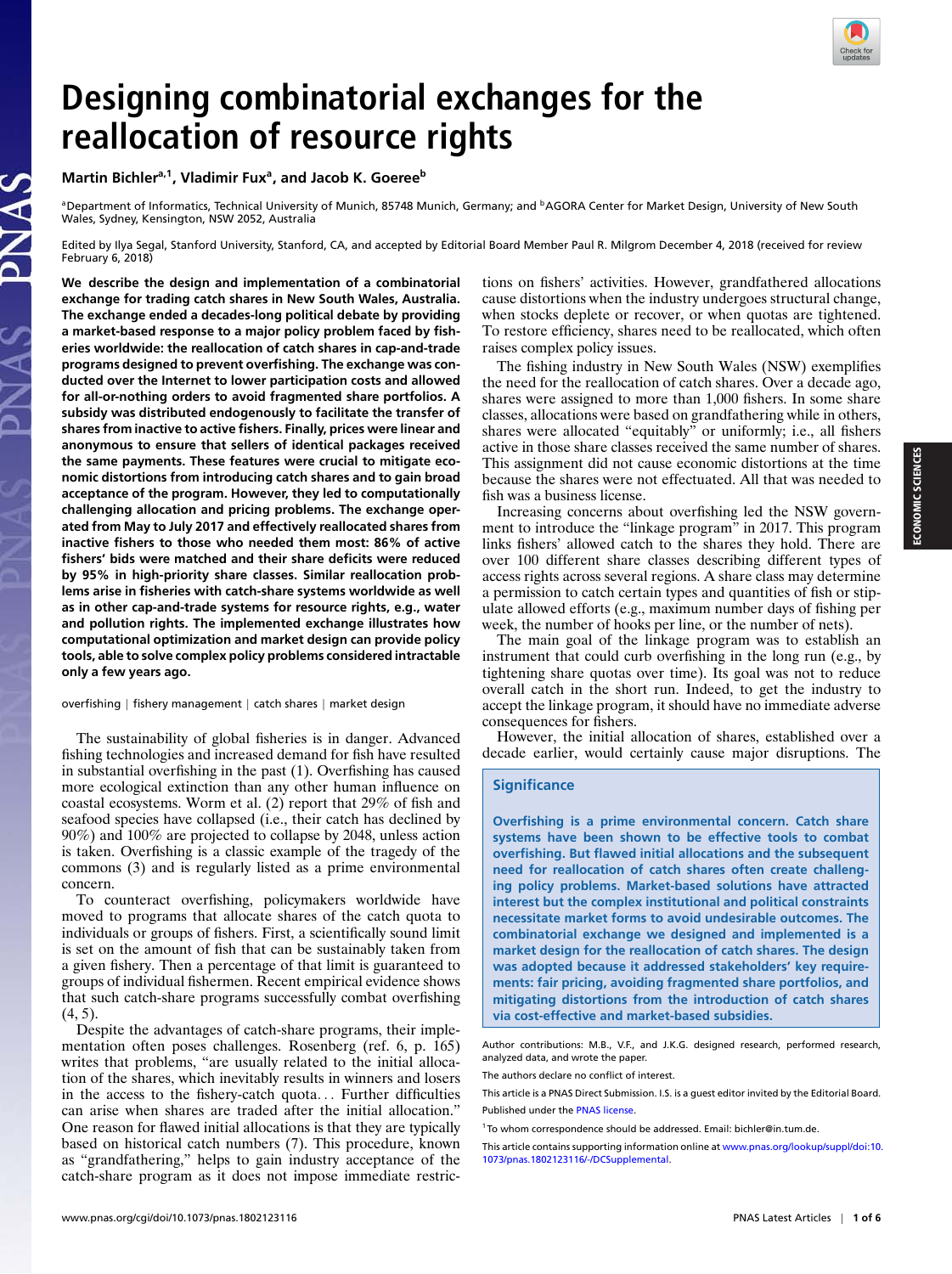NSW fishing industry is characterized by the familiar 80–20 rule, i.e., less than 20% of the fishers do more than 80% of the catching. The top 20% most-active fishers would be severely constrained by the linkage program while inactive fishers would be unaffected, with adverse consequences for the industry's commercial viability. Some of the most-active fishers faced share deficits of up to 50%; i.e., they held only half the shares required to justify their catch levels. To mitigate economic distortions introduced by the linkage program, a reallocation of shares was needed. The policy problem was how to efficiently transfer shares from inactive fishers, some of whom wanted to exit the industry, to active fishers without causing financial distress for the latter.

One common approach is for the government to buy out shares from exiting fishers (8), which are then retired or redistributed among active fishers. Before our involvement this was the option the NSW government was considering. A total amount of A\$15 million had been set aside to secure commitments from exiting fishers to forego the option of using their shares. These exiting fishers would then be allowed to sell their shares during a given period. If unsuccessful, their shares would be retired.

The idea of using a government buyout was dropped for several reasons. First, the government would have to use some "scoring rule" to compare sell offers across different share classes. Second, there would be severe adverse-selection problems: A buyout offer is more competitive when the shares have little value to their current owner, but they might have even less value to others. In other words, without any price guidance about the desirability of shares, there is no guarantee that the right shares are bought out. Third, decentralized bargaining would not likely have led to an efficient redistribution of shares. Fishers are geographically dispersed across the state, making it costly to find all efficient buyer–seller matches, especially since fishers hold portfolios of shares, and sellers thus need to be matched with multiple buyers. Finally, government buyouts are often challenged in court (9, 10) on the grounds that they favor specific market participants, e.g., because of the particular scoring rule that was used.

To avoid these issues we proposed a centralized exchange where fishers' supply and demand would determine share allocations (instead of some scoring rule based on imperfect knowledge of fishers' needs). As we discuss next, the exchange required several nonstandard features to ensure fair and efficient outcomes without causing financial distress for active fishers. Meeting these goals was crucial to gain industry acceptance of the linkage program, without which the government would lose the ability to curb overfishing in the future.

To minimize participation costs for geographically dispersed fishers, the exchange had to be run as an electronic market over the Internet. Creating separate markets for the different share classes would expose exiting fishers to the risk that they sell some, but not all, of their shares. This exposure problem might leave exiting fishers with a fragmented share portfolio and few proceeds. Also, regulation requires those fishers that remain in the industry to hold a minimum number of shares in a given share class, which creates additional exposure problems: If fishers purchase additional shares but are unable to meet the threshold, then their investments are lost.

To avoid exposure problems, the market had to offer the possibility of combinatorial buy and sell offers. A fisher wishing to exit the industry should be able to submit an "all-or-nothing" sell offer that specifies a total price for the entire share portfolio. Likewise, a fisher wishing to buy additional shares should be able to specify a minimum and a maximum quantity he or she would accept at the per-unit price specified.

While a combinatorial exchange avoids exposure problems, computational complexity becomes a challenge. In a combinatorial exchange, determining the optimal allocations is computationally hard (NP-hard). The size of NSW fisheries applications—600 participating fishers, more than 100 different share classes, and 1,280 bids—raised questions about computational tractability.

Another main requirement was to mitigate any distortions caused by the introduction of catch shares, especially for the most-active fishers. The government's linkage program forced them to purchase additional shares "simply to be able to catch tomorrow what they were catching today." Many of them were financially constrained and unable to cover the costs of eliminating their share deficits. To avoid financial distress for the most-active fishers, any use of the A\$15 million fund had to be mainly targeted at them. Moreover, this had to be done in a market-based and cost-effective manner; i.e., subsidy levels had to be determined based on the bids and asks received and minimize total costs to the taxpayers. The introduction of endogenous subsidies led to significant challenges in the payment computations.

Finally, an important constraint was the use of linear and anonymous prices. The reason for using linear prices is that they are intuitive and tractable. With  $L > 100$  different share classes, each containing  $z \ge 1$  shares, there would be  $(z + 1)^L$ nonlinear prices in the market if packages were priced separately. The reason for using anonymous prices is that they are considered "fair" in the sense that they yield an "equal treatment of equals." It would have caused a political stir if fishers learned they paid more (received less) than a rival for the shares they bought (sold). Hence, anonymity and linearity of prices were key requirements. But, as is well known, in the presence of combinatorial or package bids such prices may preclude efficient outcomes.

To summarize, combinatorial offers, endogenous subsidies, and linear and anonymous pricing were nonstandard design desiderata that required a tailor-made design for the exchange.

## Related Literature and Applications

The research reported in this paper belongs to the area of market design. This interdisciplinary field has had some marked successes, e.g., improving the matching of interns to hospitals, students to schools, and organ donors to patients, work that was awarded the Nobel Prize in Economic Sciences in 2012. Besides matching institutions without monetary transfers, market design has influenced the design of one-sided combinatorial markets also known as combinatorial auctions. Such auctions are used in a variety of applications, including logistics and industrial procurement markets (11) and the sales of highly valuable spectra for wireless and mobile-phone applications (12, 13). There exists a significant body of research on combinatorial auctions (14), including those that use linear prices (15–17). In contrast, linear prices can lead to inefficiencies in combinatorial exchanges and little is known about the efficiency loss of linear approximations for specific applications.

Interestingly, anonymous and linear prices are being used in day-ahead electricity markets in Europe, which are important examples of combinatorial exchanges (see ref. 18 for a comprehensive overview of electricity market design and ref. 19 for a discussion of linear prices in European markets). Electricity production, for instance, exhibits substantial cost nonconvexities due to startup costs and minimum power output of power plants. Nonconvexities are also present on the demand side as buyers are typically interested in purchasing a certain quantity of electricity for several consecutive hours. This is why day-ahead energy markets allow for so-called "block bids," i.e., package bids that demand multiple units of single-hour supply.

The use of linear prices together with package bids in the context of electricity markets is reassuring in that it suggests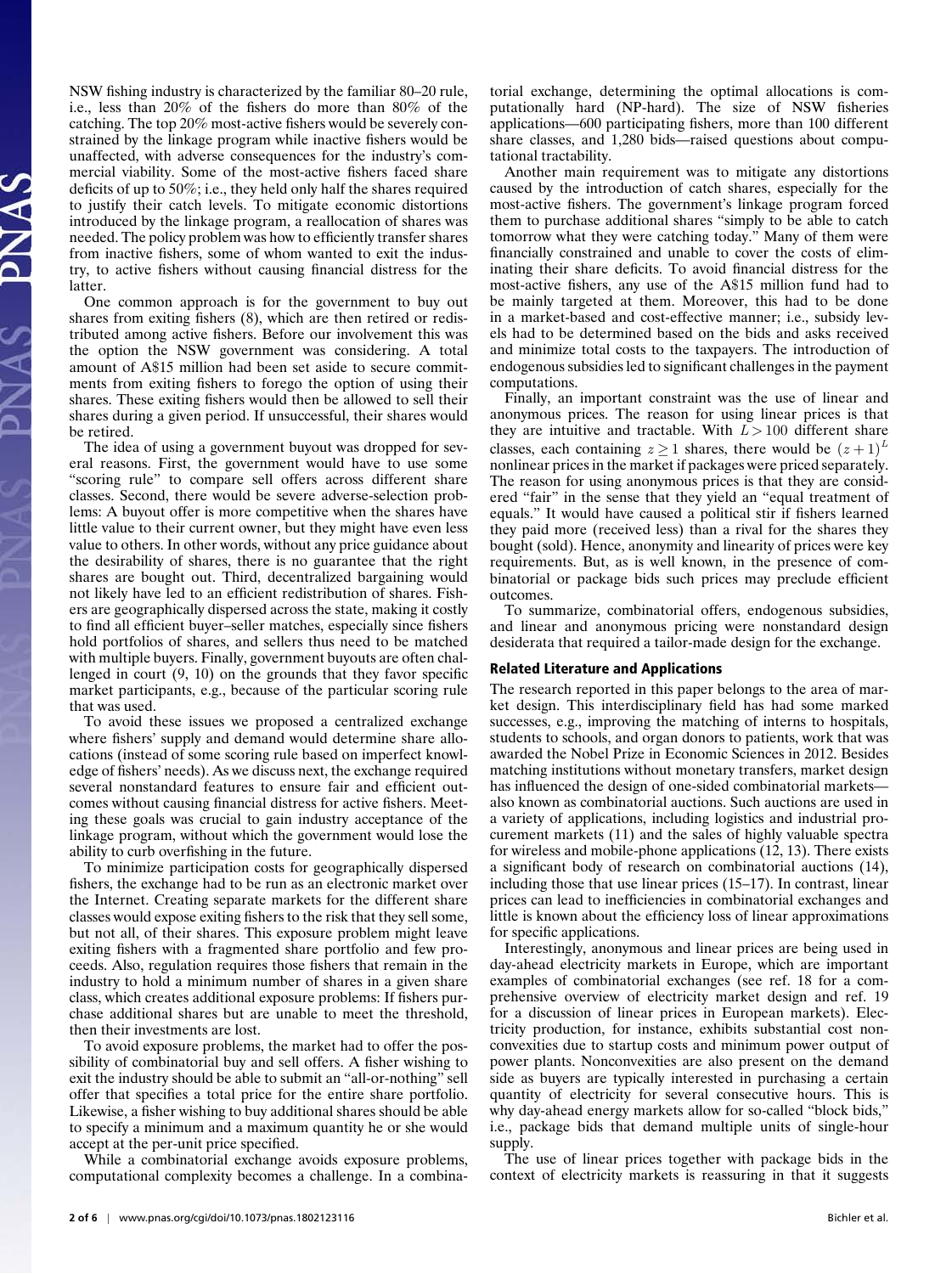efficiency losses might be small in large markets. There are important differences with the fisheries application, however. The endogenous distribution of a targeted subsidy, for instance, raised issues not present in electricity markets.

To evaluate the potential efficiency loss due to linear prices more generally, we conducted extensive computer simulations for an environment similar to the NSW fisheries application (20). These simulations also allowed us to evaluate the computational issues that arise in a large market with hundreds of fishers and over 100 share classes. We found that efficiency losses due to linear prices were less than 5% on average. Also, the allocation problems in all our simulations could be solved to (near) optimality after a few hours.

## Designing the Exchange

This section describes how we dealt with the various marketdesign challenges (see *[SI Appendix](https://www.pnas.org/lookup/suppl/doi:10.1073/pnas.1802123116/-/DCSupplemental)* for a formal model). Our design choices reflect the complex institutional and political constraints and were based on theoretical considerations as well as computer simulations.

Bid Language. A bid language describes the types of offers that can be submitted in the exchange. It should provide buyers and sellers with the flexibility to express their preferences adequately. A fisher intending to exit the industry should be able to submit an all-or-nothing offer that specifies a single ask price for the entire share portfolio. This ask price represents the minimum a seller wants for disposing of all shares. (In addition, exiting fishers received a fixed payment of A\$20,000 for their business license.) An example for the case of three share classes, labeled A, B, and C, is shown in Fig. 1.

Fishers wishing to remain active might want to sell shares in unprofitable share classes while adding shares to other share classes. To sell part of their portfolio, a simple sell offer could be used. The seller specifies a quantity and a per-unit price for each of the share classes and the exchange treats the sell offers in the different share classes as independent; i.e., any subset of them can be successful. In contrast, the exit offer in Fig. 1 is either successful, in which case all shares are sold, or not, in which case no shares are sold.

Because synergies across share classes were less important to buyers, they were not allowed to submit all-or-nothing offers that included shares from multiple share classes. Instead, buyers could submit separate offers for different share classes, which specified, for each share class, a per-unit price and a quantity interval (e.g., to meet minimum-share requirements). Fig. 2 provides an example where a buyer competes in many share classes. In share class A, for instance, the buyer wants at least 125 units and at most 250 units and is willing to pay up to A\$3 for each unit in this quantity interval.

This bid language was used in the computer simulations that showed (near) optimal solutions could be found in a matter of hours (20). In contrast, a bid language that allows for all-or-



**Fig. 1.** All-or-nothing sell offer (exit offer).



**Fig. 2.** Buy offer.

nothing buy offers involving multiple share classes would have caused serious computational issues as the matching between buyers and sellers is significantly more complex.

The proposed bid language also circumvents the "missing bids" problem that plagues some combinatorial auctions (21). This problem could have been severe in the fisheries exchange. As noted above, with  $L > 100$  share classes, each containing  $z \ge 1$  shares, there are  $(z+1)^L$  possible packages. Buyers would be able to submit only a tiny fraction of all of the bids that an exclusive–or (XOR) bid language tries to elicit. The clearing mechanism would treat the missing bids as reflecting zero value, which results in inefficient allocations. Since synergies across share classes were low for the buyers, it sufficed to allow for separate buy offers for each share class. This vastly reduced the number of parameters a buyer had to specify and avoided the missing-bids problem.

Lexicographic Objective. The standard objective in two-sided markets is to maximize the weighted sum of buyer surplus, i.e., prices offered minus prices paid, and seller surplus, i.e., prices received minus prices asked. In the NSW case, full weight was given to the buyer side as the main purpose of the reallocation was to mitigate distortions for active fishers and bolster the industry's commercial viability. Many active fishers who needed to acquire large amounts of shares were financially constrained. To avoid outcomes with little or no trade, the NSW government decided to "grease the market" by injecting a subsidy ∆ of up to A\$15 million. Several priorities guided the distribution of the subsidy ∆.

*Active fishers with deficits (priority P1).* The main goal of the subsidy was to help active fishers reduce their share deficits. To this end, P1 maximized the number of shares bought by active fishers (up to their individual deficit levels) weighted by the per-unit prices they offered. The constraint that buyers paid no less than sellers asked was relaxed by augmenting buyers' per-unit prices with share-class–specific subsidies (under the constraint that the total amount of subsidy spent this way did not exceed  $\Delta$ ).

So active fishers with deficits were subsidized for any shares they bought toward reducing their share deficits. If they wanted additional shares, e.g., to expand their businesses, they were grouped together with other active fishers without deficits. Subsidizing this group was considered a next priority.

*Active fishers without deficits (priority P2).* The second goal was to help active fishers without share deficits to expand their businesses. To this end, P2 maximized the number of shares bought by these fishers weighted by the per-unit prices they offered. The constraint that buyers paid no less than sellers asked was again relaxed by adding share-class–specific subsidies to buyers' per-unit prices (under the restriction that the total amount of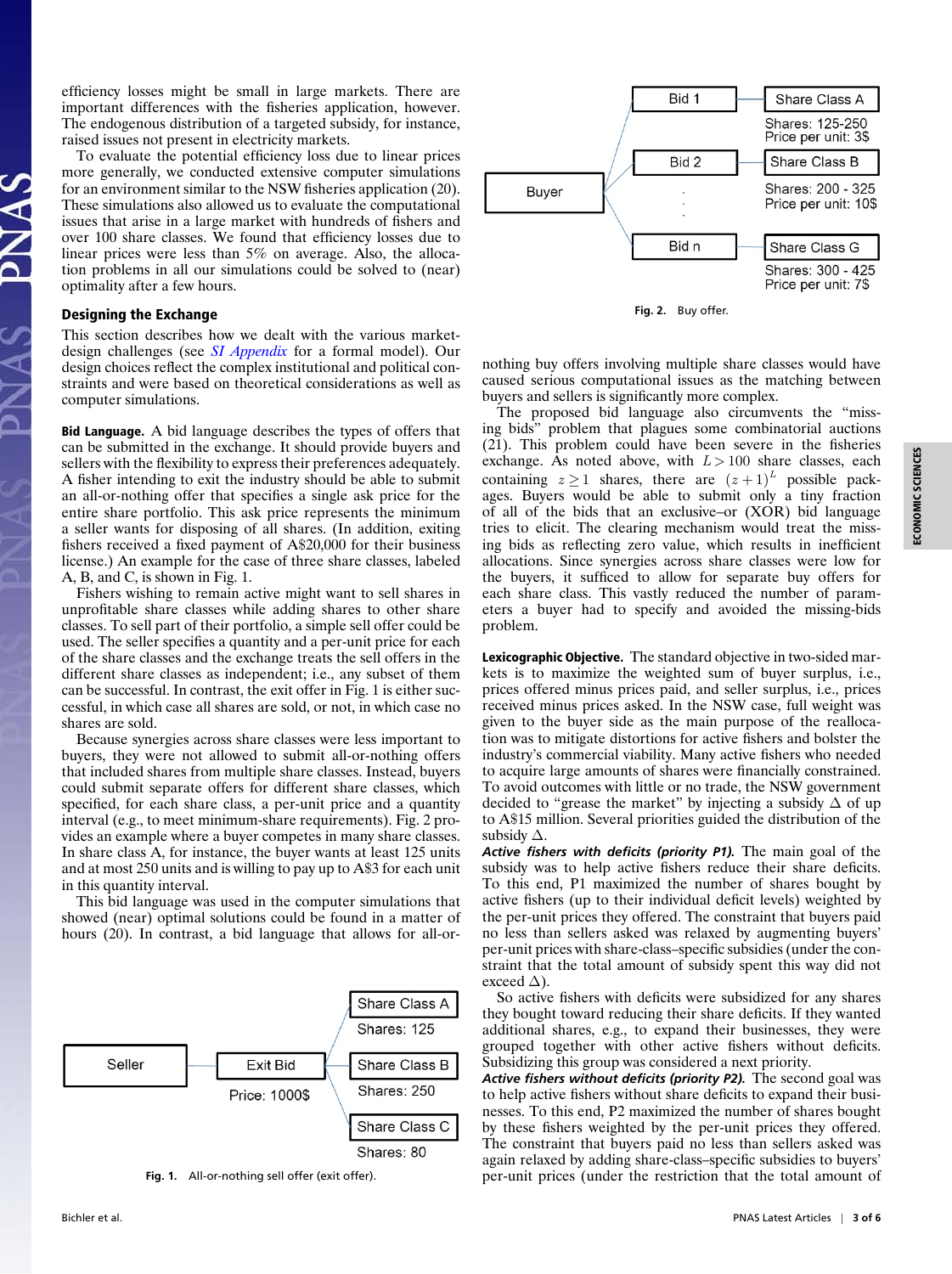subsidy spent this way did not exceed the residual subsidy left after running P1).

Any subsidy left after helping the active fishers was targeted at the exiting fishers.

*Retiring fishers (priority P3).* The third goal was to incentivize commercially nonviable businesses to exit the industry. Any residual subsidy left after running P1 and P2 was applied to fulfill as many additional exit offers as possible.

A final priority was to serve inactive fishers according to the competitiveness of their buy offers.

*Inactive fishers (priority P4).* The fourth goal was to maximize buyer surplus of the inactive fishers (this required no subsidy).

These priorities were accepted by all stakeholders. They led to a lexicographic objective that was maximized sequentially. After optimizing a certain priority, the resulting allocations were added as constraints in the optimization of the next priority (i.e., later priorities could only result in more shares being assigned to active fishers and to more successful exit bids). A number of other constraints were enforced in all of the optimization problems, as we discuss next.

Constraints. Demand–supply constraints guarantee that in every share class the total number of units bought does not exceed the total number of units sold. Individual rationality constraints make sure that no participant will incur a loss. This means that no winning seller should receive less than his ask price and no winning buyer should pay more than his bid. Also the government cannot spend more than the predefined subsidy, ∆, which we guaranteed via a total subsidy or budget constraint.

As detailed above, this subsidy was mainly targeted at active fishers by augmenting their bids with share-class–specific subsidies (priorities P1 and P2). As a result, active fishers paid less than the market price that sellers received, while inactive fishers paid the full market price. The share-class–specific subsidies were determined endogenously under the constraint they would fall into some share-class–specific range set by the government (e.g., 2–80% of the market price). Any residual subsidy was used to maximize the number of successful exit bids (priority P3), which required an additional A\$20,000 to buy back the business license. A final use of the subsidy was to facilitate matches between exit offers and multiple buy offers. Artificial government buy bids were inserted in the market to complete imperfect matches but only if that raised the priority's objective function. To maintain anonymity and budget balancedness, the government paid the full market price for all of the shares bought. These shares were retired after the exchange was completed.

Linear and Anonymous Prices. While linear and anonymous prices were considered essential, they can lead to inefficiencies and paradoxically rejected bids.

To glean some intuition, consider a single seller who offers a package of three shares at a total price of A\$9. Buyer 1 wants two shares and offers to pay A\$8 while buyer 2 wants one share and offers A\$2. Collectively, the buyers value the three shares more than the seller. However, supply is three at any price above A\$3 while demand is three for prices lower than A\$2 and demand is two for prices between A\$2 and A\$4. There is no linear and anonymous equilibrium price that clears the market and supports the welfare-maximizing allocation.

Besides efficiency losses, linear anonymous prices may also cause some offers to be "paradoxically rejected." Suppose, for instance, that a single seller offers two shares at a per-unit price of A\$1. Buyer 1 wants two shares and offers to pay \$5 while buyer 2 wants one share and offers A\$3. Supply is two at any price above A\$1 while demand is three for prices between A\$1 and A\$2.50 and demand is one for prices between A\$2.50 and A\$3. An exchange that maximizes total surplus, i.e., the total gains from trade, will assign two units to buyer 1 at a price of, say, A\$1.75. But this means that buyer 2's offer is paradoxically rejected. It is important to understand the impact of such phenomena in large markets.

Prior literature provided little guidance as to how severe efficiency losses might be in large combinatorial markets; e.g., the economics literature mainly focuses on the restrictive conditions for existence of linear market-clearing prices (22). The decision to use linear and anonymous prices and accept the possibility of paradoxically rejected bids was mainly based on the computer simulations reported in ref. 20, which found small efficiency losses  $\left\langle \langle 5\% \rangle \right\rangle$  in large-scale markets. These design choices resemble those made for European day-ahead energy markets (19).

The computed prices are not necessarily unique, although the range of feasible prices is typically small. To resolve any indeterminacy, we ran a quadratic optimization program to determine unique prices such that the price differences across share classes were as small as possible.

Multiround Process. Most fishers were unfamiliar with any type of electronic trading, which raised concerns that a single-round process might result in poor outcomes. To allow for learning and equilibration, as well as price feedback, the government reserved the right to run the exchange for another round (up to three rounds). Fishers did not know whether there would be a next round, to mitigate gaming behavior.

Only minimal activity rules were imposed across rounds. Fishers had to submit (and confirm) an offer in this round to participate in the next round. They could modify their offers any number of times before the round's close and from one round to the next. This might include changing an exit offer to individual buy/sell offers, changing a buy offer to a sell offer (or vice versa), adding buy offers for new share classes, deleting previous offers, or changing the demanded quantities or per-unit prices. An offer submitted in a new round superseded offers from previous rounds. Offers that were left unchanged remained valid from one round to the next and could become successful in a later round even if they were not successful in an earlier round.

After a round closed, allocation, prices, and share-class– specific subsidies were computed for various scenarios. These scenarios were based on predetermined variations in parameters, e.g., total subsidy  $(\Delta)$ , the amount of subsidy reserved for buying out business licenses, and the bounds on the share-class–specific subsidies. An evaluation panel consisting of government officials and independent experts, with oversight from the project's independent probity advisor, then selected one of the scenarios based on the government's stated objectives and decided whether there would be another round.

After each round, fishers received feedback based on the selected scenario, e.g., which of their offers were successful, the market prices for each share class, and the subsidies they received. This feedback was sent via individual emails as well as on a secure website. If there was another round, fishers were

|  | Table 1. Number of offers in each round |  |  |  |
|--|-----------------------------------------|--|--|--|
|  |                                         |  |  |  |

| Offer   | Round 1 | Round 2 | Round 3 |
|---------|---------|---------|---------|
| Buy     | 747     | 739     | 740     |
| Winning | 158     | 322     | 446     |
| Losing  | 589     | 417     | 294     |
| Sell    | 421     | 439     | 432     |
| Winning | 35      | 90      | 131     |
| Losing  | 386     | 349     | 301     |
| Exit    | 95      | 101     | 107     |
| Winning | 34      | 51      | 62      |
| Losing  | 61      | 50      | 45      |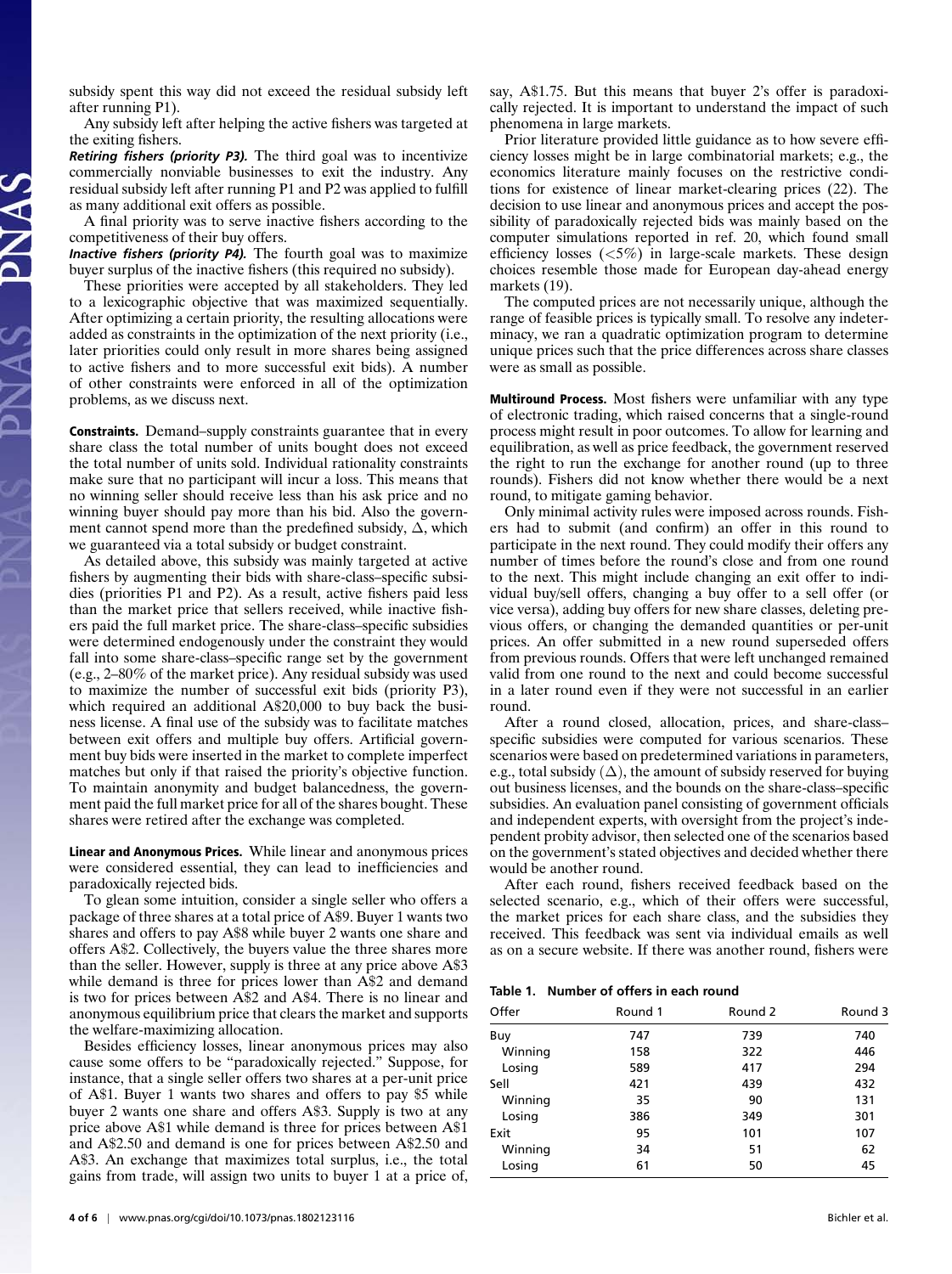|  | Table 2. Changes in losing offers |  |  |  |
|--|-----------------------------------|--|--|--|
|--|-----------------------------------|--|--|--|

| Offer | Round 1 to round 2, % |              |             | Round 2 to round 3, % |                  |             |
|-------|-----------------------|--------------|-------------|-----------------------|------------------|-------------|
| Buy   | $\uparrow$ 60.3       | $\perp$ 5.2  | $\sim$ 34.5 | $+39.9$               | $\downarrow$ 4.7 | $\sim$ 55.4 |
| Sell  | $+13.1$               | $\perp$ 53.6 | $\sim$ 33.3 | $+3.8$                | $\perp$ 44.4     | $\sim$ 51.9 |
| Exit  | $\uparrow$ 3.6        | $\perp$ 67.9 | $\sim$ 28.6 | $+8.9$                | $\perp$ 48.9     | $\sim$ 42.2 |

informed about its opening and closing times and were reminded that offers automatically carried over unless modified and that the new round might result in new share allocations and prices. After the final round, fishers were advised about the final outcomes (e.g., winning offers, share allocations, and market prices) and how to receive/submit payments.

## Results

The exchange operated between May 1, 2017 and July 28, 2017 in three rounds. In each of these rounds buyers and sellers could revise their bids via a web-based bid submission system. (A description of the market rules and educational videos can be found at [https://www.dpi.nsw.gov.au/fishing/commercial/](https://www.dpi.nsw.gov.au/fishing/commercial/reform/historical-docs/adjustment-subsidy-program) [reform/historical-docs/adjustment-subsidy-program.](https://www.dpi.nsw.gov.au/fishing/commercial/reform/historical-docs/adjustment-subsidy-program)) Close to 600 fishing businesses registered for the market and placed 740 buy bids, 432 sell offers, and 107 package offers in the last round.

The exchange completely reformed the NSW fishery industry. Importantly, previously underused shares were successfully transferred to active fishers: 86% of their buy bids were matched and their overall share deficit was reduced by more than 75% overall and up to 95% in high-priority share classes. In addition, 60% of the package offers were matched: 62 businesses successfully sold all their shares and were able to exit the industry, receiving A\$10.1 million in total (which included the A\$20,000 for their business licenses). Around A\$5.9 million went to sellers who sold only part of their share portfolio. While the government had set aside A\$15 million, they spent only A\$11.6 million, because higher subsidy levels did not significantly raise their primary objectives. This saved the taxpayer A\$3.4 million.

Because of linear and anonymous prices and the subsidy, buyers paid less than their bids. In total, winning buyers bid A\$6.2 million but paid A\$3.2 million. Similarly, winning sellers asked for A\$12.7 million in total, but received payments of A\$14.8. A subsidy of A\$11.2 million enabled these trades while implementing anonymous and linear prices (an additional A\$0.4 million was spent on government buys used to complete matches between exit offers and multiple buy offers).

The submitted offers and the resulting market prices varied widely across share classes. A majority of the share classes traded at prices less than \$200 but in a few share classes the share price was several thousand Australian dollars.

We next analyze the changes that occurred across the three rounds. Table 1 shows the number of offers submitted in each round. Interestingly, this number is almost the same in each round, although there were no activity rules used across rounds. Since bidders could not know which round would be the final round, they participated actively from the start. The number of winning offers increased because offers became more competitive and the government raised the total subsidy over the three rounds (from A\$6 million in round 1 to A\$11 million in round three).

Table 2 shows for each type of offer the fraction of losing offers that increased (↑), decreased (↓), or stayed the same ( $\sim$ ) across rounds. From round 1 to round 2, bids were raised for the majority of the losing buy offers while very few bids were lowered. Likewise, the asks were lowered for most of the losing sell offers (whether they were exit or simple sell offers) while very few asks were raised. The same is true from round 2 to round 3, although the effects are somewhat less pronounced as a large fraction of

the offers were left unchanged. In contrast, the vast majority (65– 85%) of the winning buy and sell offers were unchanged from round 1 to round 2 and from round 2 to round 3.

Table 3 shows the impact of these changes in offers on the objectives (*Lexicographic Objective*), assuming the parameters from the selected scenario in the final round apply to all three rounds so that any improvements in the objectives are due to offers becoming more competitive. The priorities are measured in Australian dollars except for priority P3, which corresponds to the number of successful exit bids. Note that this number increases almost 30% from round 1 to round 3. A similar conclusion holds for the other priorities. Priority P1 increases more than 50% and priority P2 almost 30% over the three rounds. Finally, priority P4 increases sixfold over the three rounds although the total value represented by this priority is rather small.

These results underscore the value of a multiround process. Unfamiliarity with the trading rules and overly optimistic expectations about the prices that shares can be sold (or bought) at resulted in relatively poor performance in the first round. The price feedback provided after each of the first two rounds stimulated more competitive offers (Table 2), resulting in more efficient allocations. In particular, after the third round, active fishers' deficits were successfully reduced (up to 95% in high-priority share classes).

## Conclusion

Catch-share systems are an important policy tool to curb overfishing (5). However, their effectiveness can be undermined by a flawed initial allocation of shares, e.g., when shares are distributed uniformly or via a grandfathering process. Reallocating shares may result in substantial efficiency gains but also raises complex policy issues arising from institutional and political constraints.

The reallocation of catch shares in NSW, for instance, posed several major design challenges: avoiding fragmented share portfolios, mitigating financial distress for active fishers with large share deficits, and treating equals equally. The exchange we designed and implemented addressed these issues through the use of all-or-nothing offers, endogenously determined subsidies, and linear and anonymous prices.

Our design was informed by extensive computer simulations (20), which provided reassurance that even in large combinatorial markets, (near) optimal allocations could be found in a matter of hours and that efficiency losses due to linear prices would likely be less than 5%. These simulation results were corroborated by the real exchange where the allocation problem was solved to full optimality and the efficiency loss due to linear prices was only 1.1%.

The exchange successfully reformed the NSW fishing industry. Active fishers were able to reduce their share deficits and more than 60 businesses voluntarily exited the industry by selling their entire share portfolios. The government had set aside up to A\$15 million to facilitate the transfer of shares from inactive to active fishers but ended up spending only A\$11.6 million, saving the taxpayer A\$3.4 million.

These results underscore how computational optimization and market design can provide tools to solve complex policy problems. The traditional approach to reallocating shares, i.e., a

| Table 3. | <b>Changes in priorities</b> |  |  |  |
|----------|------------------------------|--|--|--|
|----------|------------------------------|--|--|--|

| Priority, by fisher type   | Round 1      | Round 2      | Round 3      |
|----------------------------|--------------|--------------|--------------|
| P1) Active with deficit    | A\$2,950,177 | A\$3,516,733 | A\$4,445,633 |
| P2) Active without deficit | A\$1,267,387 | A\$1,586,368 | A\$1,634,024 |
| P3) Exiting                | 48           | 55           | 62           |
| P4) Inactive               | A\$12,203    | A\$24,727    | A\$71,358    |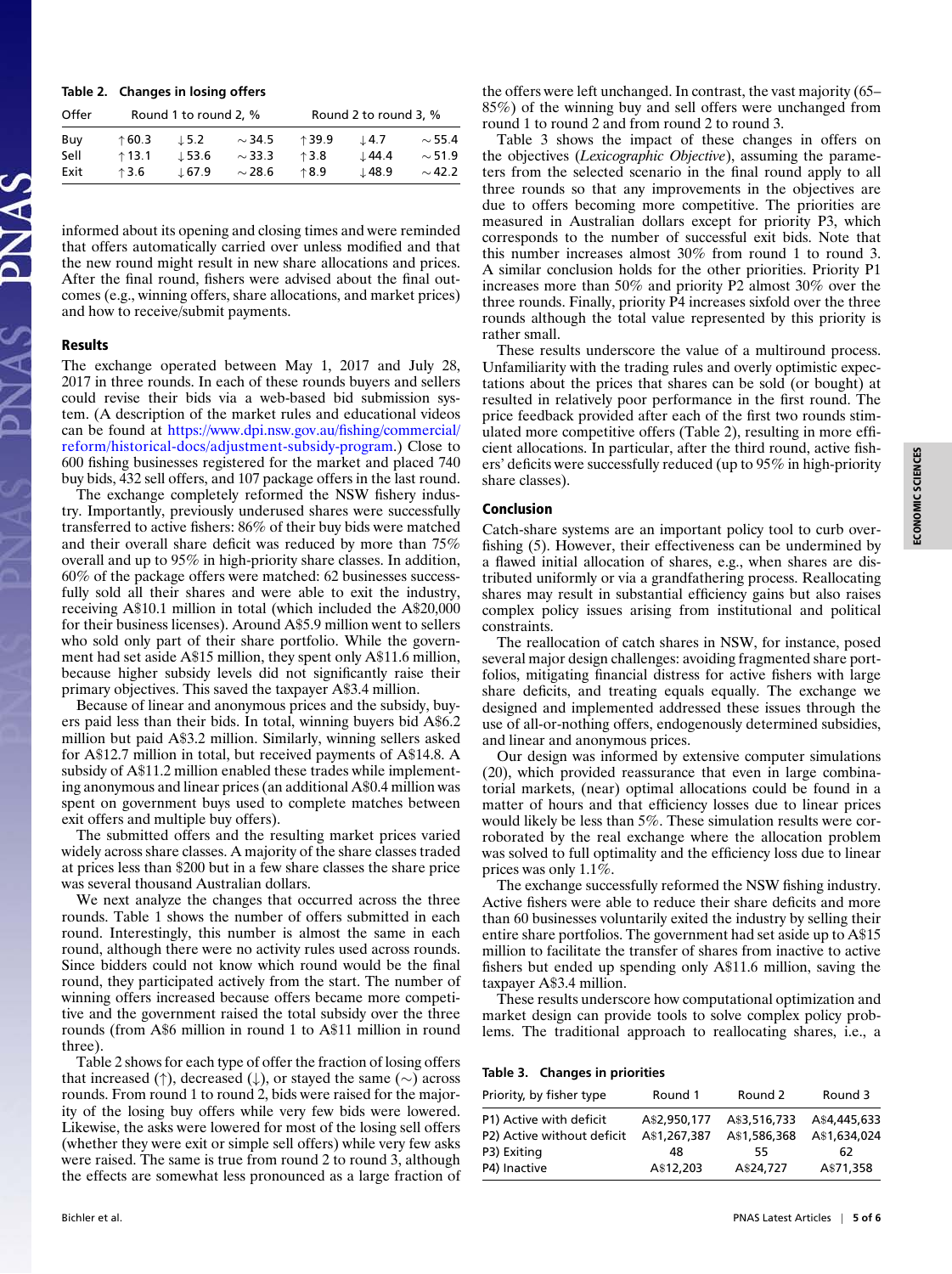government buyout, would have applied the full A\$15 million to buy shares without having precise information about demandside preferences. As a result, government buyouts yield unsatisfactory outcomes that are regularly challenged in court. The responsible Minister, the Honorable Niall Blair, put it as follows: "I feel very confident in stating that we have been able to achieve a result for the taxpayer of NSW and the shareholders in the commercial fishing industry that is far beyond what any traditional approach to industry reform would have achieved."<sup>∗</sup>

\*Blair N (2017) Personal letter by Minister Niall Blair.

JAS

- 1. Jackson JBC, et al. (2001) Historical overfishing and the recent collapse of coastal ecosystems. *Science* 293:629–637.
- 2. Worm B, et al. (2006) Impacts of biodiversity loss on ocean ecosystem services. *Science* 314:787–790.
- 3. Hardin G (1968) The tragedy of the commons. *Science* 162:1243–1248.
- 4. Melnychuk MC, et al. (2012) Can catch share fisheries better track management targets? *Fish Fish* 13:267–290.
- 5. Birkenbach AM, Kaczan DJ, Smith MD (2017) Catch shares slow the race to fish. *Nature* 544:223–226.
- 6. Rosenberg AA (2017) Marine conservation: The race to fish slows down. *Nature* 544:165–166.
- 7. Lynham J (2014) How have catch shares been allocated? *Mar Policy* 44:42–48. 8. Squires D (2010) Fisheries buybacks: A review and guidelines. *Fish Fish* 11:366–
- 387. 9. Iudicello S, Lueders SB (2016) A survey of litigation over catch shares and groundfish
- management in the pacific coast and northeast multispecies fisheries. *Environmental Law* 46:157–208.
- 10. Kompas T, Gooday P (2007) The failure of 'command and control' approaches to fisheries management: Lessons from Australia. *Int J Glob Environ Issues* 7:174–190.
- 11. Sheffi Y (2004) Combinatorial auctions in the procurement of transportation services. *Interfaces* 34:245–252.

The NSW fishing industry is not the only example where a reallocation of catch shares was needed to correct a flawed initial distribution. In 2014, there were 154 fisheries worldwide that had introduced catch-share systems, and this number is growing (7). There will be a need for the reallocation of catch shares in many of these fisheries and the exchange we designed could be used for this. More generally, the exchange can serve as a template for the reallocation of resource rights in other applications, e.g., water rights, pollution rights, and environmental offsets, where similar design challenges arise.

**ACKNOWLEDGMENTS.** We thank Doug Ferrell and the Department of Primary Industries in NSW for their support.

- 12. Leyton-Brown K, Milgrom P, Segal I (2017) Economics and computer science of a radio spectrum reallocation. *Proc Natl Acad Sci USA* 114:7202–7209.
- 13. Bichler M, Goeree JK (2017) *Handbook of Spectrum Auction Design* (Cambridge Univ Press, Cambridge, UK).
- 14. Cramton PC, et al. (2006) *Combinatorial Auctions* (MIT Press, Cambridge, MA), Vol 475.
- 15. Kwasnica T, Ledyard JO, Porter D, DeMartini C (2005) A new and improved design for multi-objective iterative auctions. *Manage Sci* 51:419–434.
- 16. Brunner C, Goeree JK, Holt CA, Ledyard JO (2010) An experimental test of flexible combinatorial spectrum auction formats. *Am Econ J Microeconomics* 2:39–57.
- 17. Scheffel T, Pikovsky A, Bichler M, Guler K (2011) An experimental comparison of linear and nonlinear price combinatorial auctions. *Inf Syst Res* 22:346–368.
- 18. Cramton P (2017) Electricity market design. *Oxford Rev Econ Policy* 33:589–612.
- 19. Meeus L, Verhaegen K, Belmans R (2009) Block order restrictions in combinatorial electric energy auctions. *Eur J Oper Res* 196:1202–1206.
- 20. Bichler M, Fux V, Goeree J, A matter of equality: Linear pricing in combinatorial exchanges. *Inf Syst Res*, in press.
- 21. Bichler M, Goeree JK, Mayer S, Shabalin P (2014) Spectrum auction design: Simple auctions for complex sales. *Telecommun Policy* 38:613–622.
- 22. Gul F, Stacchetti E (1999) Walrasian equilibrium with gross substitutes. *J Econ Theor* 87:95–124.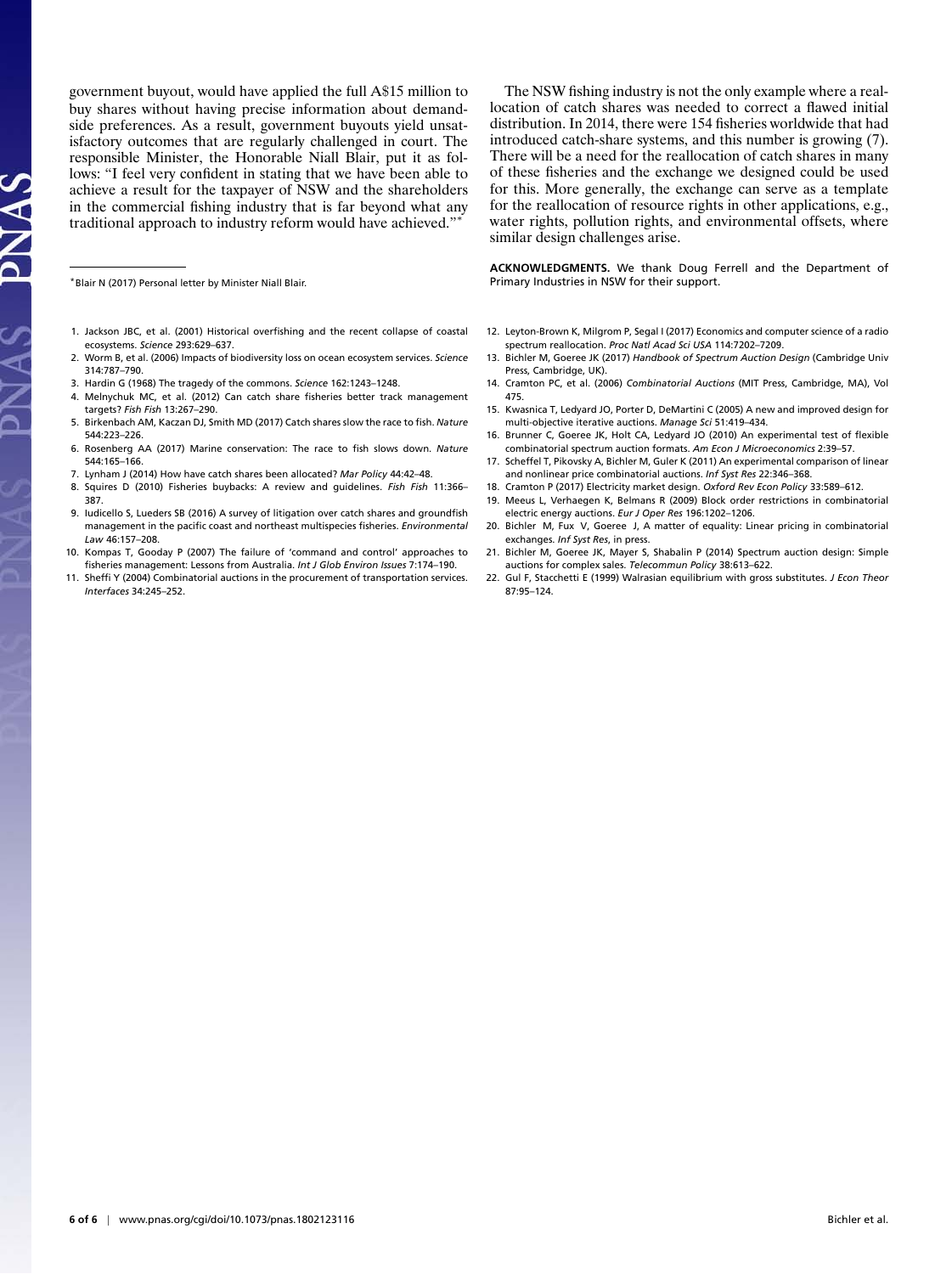## **Online Appendix: Designing Combinatorial Exchanges for the Reallocation of Resource Rights** 3

**Martin Bichler**a,1**, Vladimir Fux**<sup>a</sup> **, and Jacob K. Goeree**<sup>b</sup> 6

a Department of Informatics, Technical University of Munich, Germany; <sup>b</sup>AGORA Center for Market Design, University of New South Wales, Australia

This manuscript was compiled on December 28, 2018 9

#### **This online appendix provides the mathematical program to compute allocation and prices.** 11 12

Overfishing | Fishery Management | Catch Shares | Market Design 13 14

*Appendices.* 15 16

1 2

4 5

7 8

10

### **1. Notation** 17 18

We denote the set of all buy bids as  $B$ ; this set can be naturally divided into set of active buy bids  $\mathcal{B}^{\mathcal{A}}$  and set of inactive buy bids  $\mathcal{B}^{\mathcal{I}}$ , which have no common elements, i.e.  $\mathcal{B}^{\mathcal{A}} \cap \mathcal{B}^{\mathcal{I}} = \emptyset$ . Each buy-side bid  $j \in \mathcal{B}$  is related to only one share class  $l \in \mathcal{L}$  and is a tuple  $\langle l, b_j^l, \underline{\beta}_j^l, \overline{\beta}_j^l \rangle$ , where  $b_j^l$  is unit price, which a fisher can pay for a single share, and *β l l*<sub>*j*</sub> and  $\overline{\beta}_j^l$  are the lower and the upper bounds on the number of units fisher wants to acquire. In addition, with each active buy-side bid  $j \in \mathcal{B}^{\mathcal{A}}$  a deficit value  $d_j^l$  is associated. This deficit value is the shortage of shares for this particular fisher in a share class *l*, which is computed by the government prior to the auction. Further, we denote by  $S$  the set of individual sell side bids and by  $\mathcal{S}^E$  the set of exit bids (package bids). An individual bid  $i \in \mathcal{S}$  in a share class  $l \in \mathcal{L}$  consists of a quantity  $q_i^l$  that a fisher wants to sell and a unit price  $s_i^l$  she wants to get for a single share at a minimum. 19 20 21 22 23 24 25 26 27 28 29 30 31 32 33 34 35

An exit bid  $i \in \mathcal{S}^E$  consists of a package vector  $q_i = \{q_i^l\}_{l \in \mathcal{L}}$ , which contains the number of units owned by a retiring fisher in each share class (some elements of the vector are zeros) and the total price *s<sup>i</sup>* which a fisher wants to get for his package at a minimum. In addition, if an exit bid is accepted, a compensation for a fishing license  $p<sup>E</sup>$  is payed from the subsidy that the government provides to the market. 36 37 38 39 40 41 42

With each bid we associate an allocation variable, which describes whether a particular bid is accepted, and, in case of buy bids, how many units are allocated. A buy bid is represented by an integer variable  $\beta_j^l$ . To have a feasible allocation, the value of  $\beta_j^l$  needs to be within the quantity bounds specified by the buyer, [*β l*  $\left[\frac{l}{j}, \overline{\beta}_{j}^{l}\right]$  or zero. For this, we introduce an additional binary variable  $\zeta_j^l$  which is 1 if and only if the corresponding  $\beta_j^l$  is positive: 43 44 45 46 47 48 49 50 51

$$
\beta_j^l \leq \overline{\beta}_j^l \zeta_j^l \qquad \forall j \in \mathcal{B}, l \in \mathcal{L} \qquad \qquad [\text{BQty1}]
$$
  

$$
\underline{\beta}_j^l \zeta_j^l \leq \beta_j^l \qquad \forall j \in \mathcal{B}, l \in \mathcal{L} \qquad \qquad [\text{BQty2}]
$$

Acceptance of an individual sell or exit bid is determined by binary variables  $\sigma_i^l$  where  $i \in \mathcal{S}$  and  $\sigma_i \in \{0, 1\}$  where  $i \in \mathcal{S}^E$ respectively. 55 56 57 58

### **2. Objective Function** 59 60

52 53 54

The lexicographic policy goals are described as objective functions in a series of mathematical programs. This means that 61 62

priority  $k + 1$  is taken into account after priority  $k$ . Let's describe each priority as an objective function for a mixed-integer linear program. In what follows "main constraints" refers to the constraints of the problem described in the subsequent sections.

Priority P1 focuses on buy bids with a deficit, and can be written as:

$$
\max \sum_{j \in \mathcal{B}^{\mathcal{A}}} \sum_{l \in \mathcal{L}} (\kappa_j^l b_j^l) \tag{Priority 1}
$$

s.t. 
$$
\kappa_j^l \le \beta_j^l, \kappa_j^l \le d_j^l
$$
  $\forall j \in \mathcal{B}^{\mathcal{A}}, l \in \mathcal{L}$  [Deficit]  
(Main constraints)

So the goal is to maximize the number of units bought, up to a deficit level for active fishers, weighted by the bid price. The new variable  $\kappa_j^l$  is introduced in order to consider the buy bid of an active fisher only up to her deficit level  $d_j^l$ . As a result of the optimization, we get an allocation  $({\beta_j^{l,P_1}})_{j \in \mathcal{B}^{\mathcal{A}}})$ , which becomes a new constraint for priority 2. This new constraint ensures that the buyers with a deficit are satisfied as far as possible and also later priorities and optimization runs do not negatively impact this policy goal.

Priority P2 considers all active buyers, and thus we formulate the objective function as

$$
\max \sum_{j \in \mathcal{B}^{\mathcal{A}}} \sum_{l \in \mathcal{L}} (\beta_j^l b_j^l), \tag{Priority 2}
$$

$$
\beta_j^l \ge \beta_j^{l, P1} \qquad \qquad \forall j \in \mathcal{B}^{\mathcal{A}} : d_j^l > 0 \qquad \text{[Transformation 1]}
$$

(Main constraints)

Note that Transition 2 constraint implies Transition 1. Priority P3 aims to maximize number of accepted exit bids, i.e. package bids of bidders who want to leave the market:

$$
\max \sum_{i \in S^E} \sigma_i,
$$
 [Priority 3]

$$
\beta_j^l \ge \beta_j^{l, P2} \qquad \forall j \in \mathcal{B}^{\mathcal{A}} \qquad \text{[Transition 2]} \quad \frac{109}{110}
$$

(Main constraints)

Priority P4 just maximizes the total volume of shares bought, such that even inactive fishers are taken into account:

$$
\max \sum_{j \in \mathcal{B}} \sum_{l \in \mathcal{L}} (\beta_j^l b_j^l), \qquad \qquad [\text{Priority 4}]
$$

$$
\beta_j^l \ge \beta_j^{l, P2} \qquad \forall j \in \mathcal{B}^{\mathcal{A}} \qquad \text{[Transformation 2]} \qquad \begin{array}{c} 117 \\ 118 \\ 118 \end{array}
$$
\n
$$
\sigma_i \ge \sigma_i^{P3} \qquad \forall i \in \mathcal{S}^E \qquad \text{[Transition 3]} \qquad \begin{array}{c} 117 \\ 118 \end{array}
$$

*<sup>i</sup>* ∀*i* ∈ S*<sup>E</sup>* [Transition 3]

(Main constraints)

<sup>1</sup>Martin Bichler. E-mail: bichlerin.tum.de